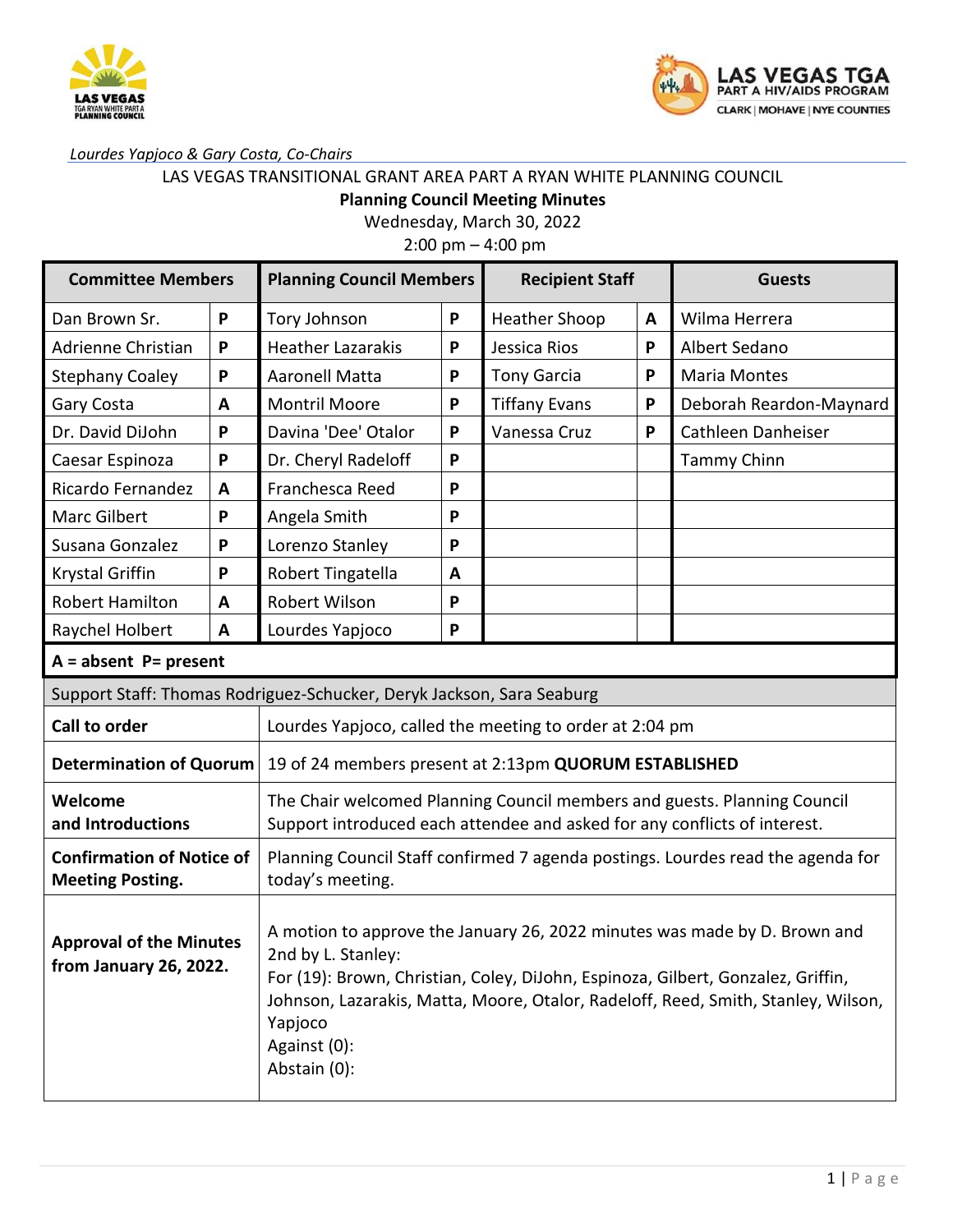



#### *Lourdes Yapjoco & Gary Costa, Co-Chairs*

| <u>Lourues rupped &amp; Oury Costa, Co-Chairs</u><br><b>Business Item</b> | <b>Discussion / Motion</b>                                                                                                                                                                                                                                                                                                                                                                             | <b>Action</b>                                                                                                                                                                                                                                                                                                 |
|---------------------------------------------------------------------------|--------------------------------------------------------------------------------------------------------------------------------------------------------------------------------------------------------------------------------------------------------------------------------------------------------------------------------------------------------------------------------------------------------|---------------------------------------------------------------------------------------------------------------------------------------------------------------------------------------------------------------------------------------------------------------------------------------------------------------|
|                                                                           | Tiffany Evans from the Recipient's<br>Office gave the report:                                                                                                                                                                                                                                                                                                                                          |                                                                                                                                                                                                                                                                                                               |
|                                                                           | They received a partial award in early<br>March and award letters went out.<br>They are actively closing out GY2021<br>part A and CARES Act grants.                                                                                                                                                                                                                                                    |                                                                                                                                                                                                                                                                                                               |
| <b>Recipient's Report.</b>                                                | They are dealing with the medical<br>transportation issues become very<br>proactive to resolve this and bus passes<br>are being issued. They will be adapting<br>their policies and procedures to ensure<br>that these bus passes are made<br>available to all who need this service.<br>For any concerns or issues with this,<br>please contact PC support staff and<br>they will share that with us. | Discussion Only. No Action                                                                                                                                                                                                                                                                                    |
| <b>Receive Reports from Standing</b><br><b>Committees</b>                 | The Strategic Planning & Assessment<br>committee voted on and approved the<br>updated Directives for FY2022.                                                                                                                                                                                                                                                                                           | L. Yapjoco made a motion<br>to approve the FY2022<br>Directives as presented:<br>For (19): Brown, Christian,<br>Coley, DiJohn, Espinoza,<br>Gilbert, Gonzalez, Griffin,<br>Johnson, Lazarakis, Matta,<br>Moore, Otalor, Radeloff,<br>Reed, Smith, Stanley,<br>Wilson, Yapjoco<br>Against (0):<br>Abstain (0): |
| <b>Planning Council Membership</b><br><b>Updates</b>                      | Although all applicants were approved<br>for Planning Council membership, we<br>are still waiting for final approval from<br>the Board of County Commissioners.<br>This will happen during the April 19th<br>meeting of County Commissioners                                                                                                                                                           | Discussion Only. No Action                                                                                                                                                                                                                                                                                    |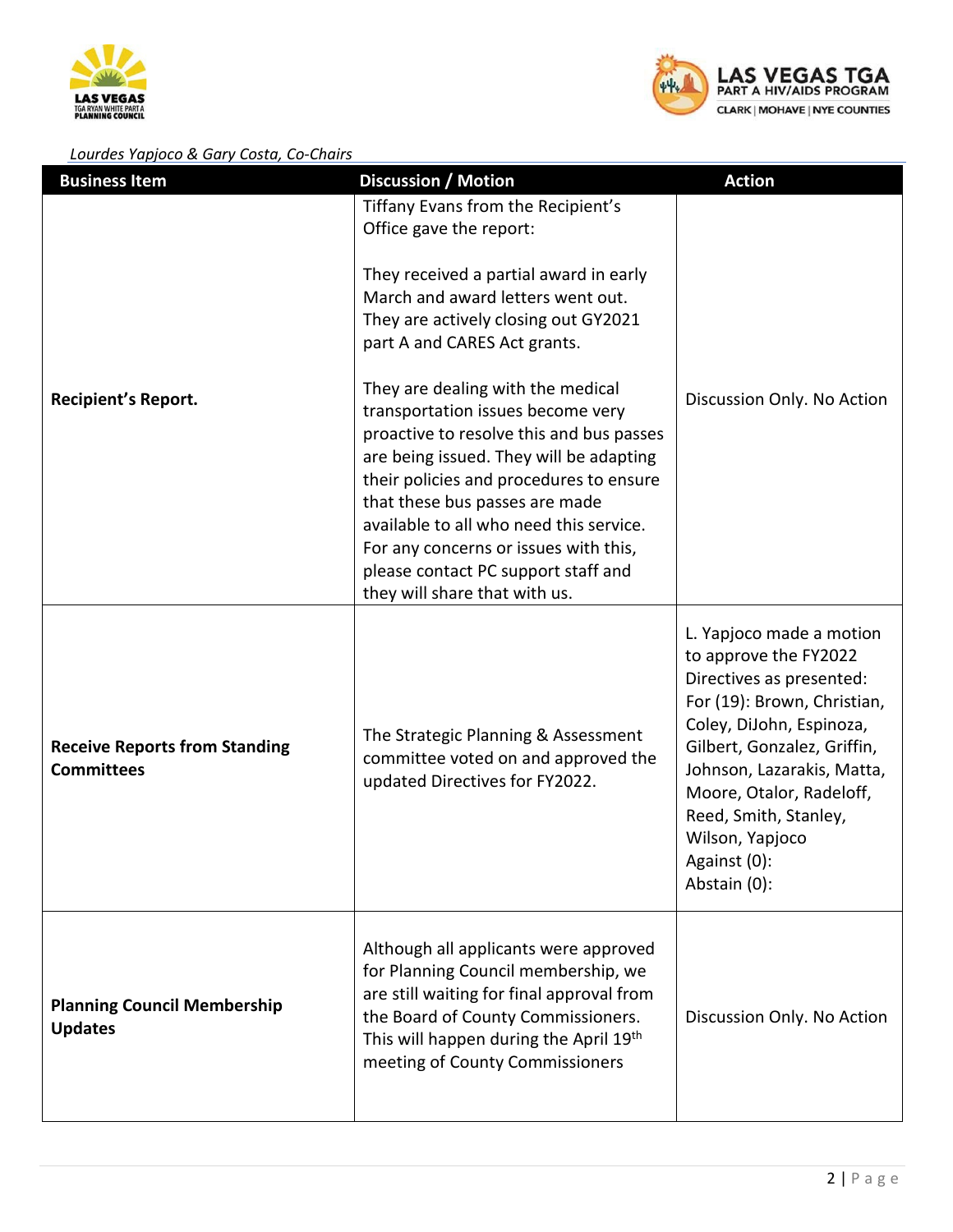



#### *Lourdes Yapjoco & Gary Costa, Co-Chairs*

| <b>Discussion of In Person Meetings</b>                                                                                     | We are beginning the conversation of<br>returning to in person meetings and<br>most likely that would not occur until<br>May 2022. We will need coordinate<br>meeting space and other details in<br>order to prepare for this. We'll continue<br>this discussion in upcoming meetings.                                         | Discussion Only. No Action |
|-----------------------------------------------------------------------------------------------------------------------------|--------------------------------------------------------------------------------------------------------------------------------------------------------------------------------------------------------------------------------------------------------------------------------------------------------------------------------|----------------------------|
| <b>Receive award from HRSA/HAB for</b><br>grant year. Review and approve final<br>allocations based actual award<br>amount. | Our TGA has received a partial award<br>at this time from HRSA/HAB. All<br>monies at this time will be based off of<br>that partial award and when we<br>receive the final award, those amounts<br>will be adjusted accordingly. Heather<br>will let us know the final NOA amount<br>when that happens.                        | Discussion Only. No Action |
| <b>Planning Council Training</b>                                                                                            | The Planning Council Primer &<br>Directives to the Recipient's Office.<br>This training was presented and<br>included the following: An explanation<br>of the Planning Council Primer and all<br>of it's components, and in depth<br>training of the Directive to the<br>Recipient's Office and processes to<br>develop these. | Discussion Only. No Action |
| <b>Compile Unresolved Issues in the</b><br><b>Parking Lot</b>                                                               | There are none.                                                                                                                                                                                                                                                                                                                | Discussion Only. No Action |
| <b>Announcements by Members</b>                                                                                             | Dan Brown Sr. announced that Dr. Cade<br>will no longer be seeing patients after<br>June 17, 2022. All clients will receive a<br>letter alerting them of their new service<br>provider. He is not retiring but moving<br>into a new position.                                                                                  | Discussion Only. No Action |
| Adjournment                                                                                                                 | $3:10$ pm                                                                                                                                                                                                                                                                                                                      |                            |

L. *VADJOCO*<br>[L. Yapjoco](https://na4.documents.adobe.com/verifier?tx=CBJCHBCAABAANOB04r25WWe7e-mojN_T9lxlMOxp3se_) (Jun 2, 2022 15:46 PDT)

Jun 2, 2022

 $\frac{M}{\frac{G_{\text{day}}}{\frac{G_{\text{day}}}{\frac{M}{\sqrt{N}}}}}{\frac{M}{\sqrt{N}}}}$  Jun 4, 2022